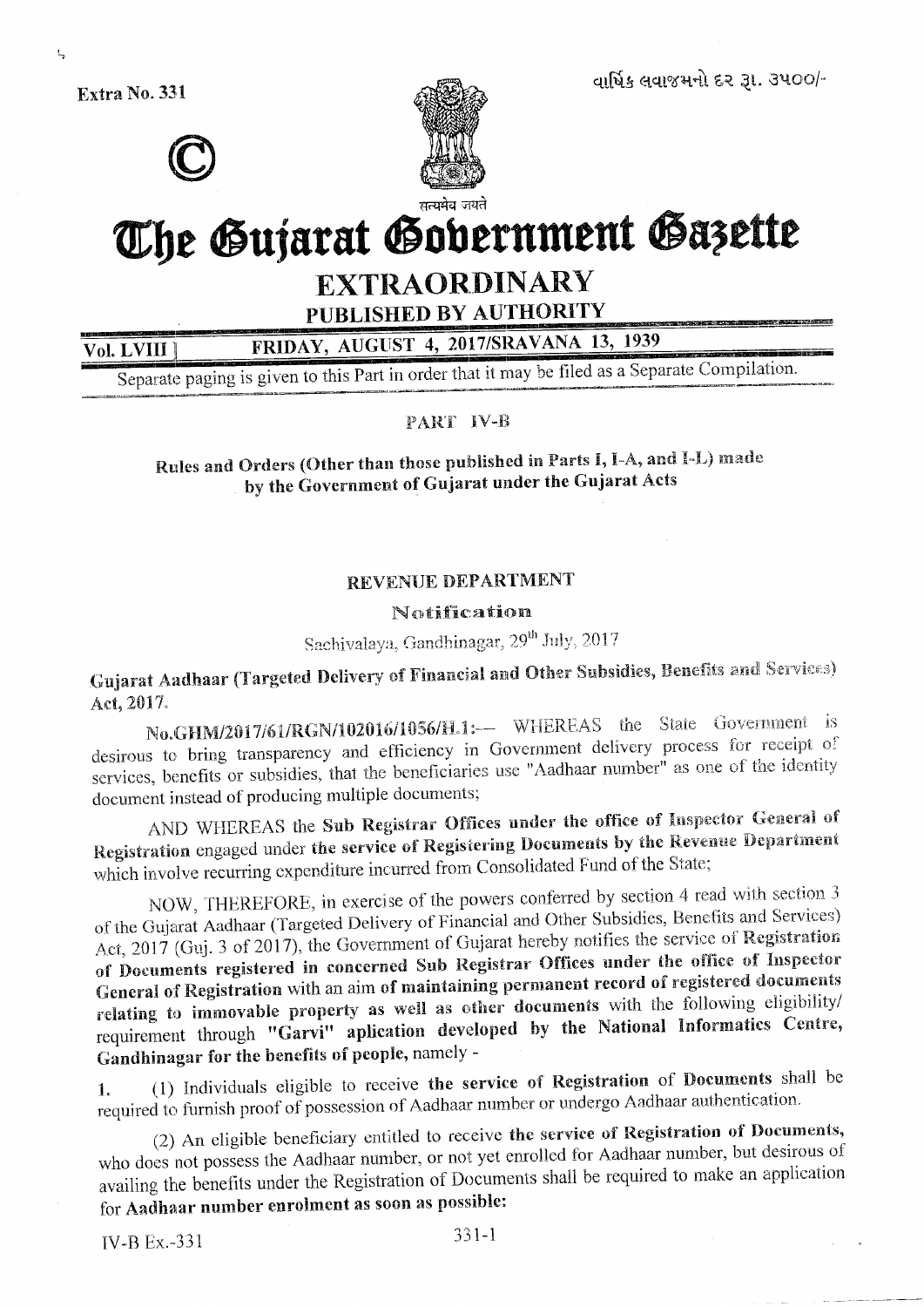#### GUJARAT GOVERNMENT GAZETTE, EX., 04-08-2017 331-2

Provided that he is entitled to obtain Aadhaar number as per the provisions of section 3 of the aforesaid Act and such beneficiaries may visit any nearest Aadhaar enrolment Centre for enrolment

(3) As per regulation 12 of Aadhaar (Enrolment and Update) Regulations, 2016, published by Government of India, which requires beneficiaries to undergo authentication or furnish proof of possession of Aadhaar number as a condition for receipt of any subsidy, benefit or service as per provisions of section 3 of the aforesaid Act, shall ensure enrolment of its beneficiaries who are yet to be enrolled, through appropriate measures, including co-ordination with the Registrars District/Municipal Corporation for the enrolment of Unique Identification (UID) number and setting up enrolment centres at convenient locations:

Provided that till the Aadhaar number is assigned to the beneficiaries, the benefits under the Registration of Documents shall be given to such beneficiaries subject to the production of the following documents, namely:-

- if beneficiary has enrolled, - $(a)$ 
	- his Aadhaar Enrolment ID slip, or  $(i)$
	- a copy of request made for Aadhaar enrolment, as specified in sub-para  $(ii)$
	- of para 2 above and  $(b)$
- any of the following documents,- $(b)$ 
	- Voter Id card,  $(i)$
	- Driving Licence,  $(ii)$
	- $(iii)$ Passport,
	- PAN card.  $(iv)$
	- Identity card with photograph issued by the State Government/Central  $(v)$ Government, PSU, Local Body or Public Limited Companies to their employees,
	- Bank Passbook with photograph. Post Office and Kishan Passbook  $(v<sub>i</sub>)$ with photograph,
	- Registered Deeds of property with photograph,  $(vii)$
	- SC/ST/OBC Certificate with photograph issued by the Competent Authority,  $(viii)$
	- Pension Certificate with photograph, i.e., pension book/ pension payment order  $(ix)$ of ex-serviceman, widow/ dependant certificate of ex- serviceman, pension order of senior citizen, pension order of widow,
	- Identity card with photograph of Freedom Fighter,  $(x)$
	- Arm's licence with photograph issued by Competent Authority,  $(xi)$
	- NREGA Job card.  $(xii)$
	- Smart card with photograph of Health Insurance Scheme under Ministry of  $(xiii)$ Labour.
	- Ration card with photograph,  $(xiv)$
	- Any other documents as may be specified by the State Government:  $(v_i)$

Provided further that the above documents shall be verified/accepted by the Registering officer.